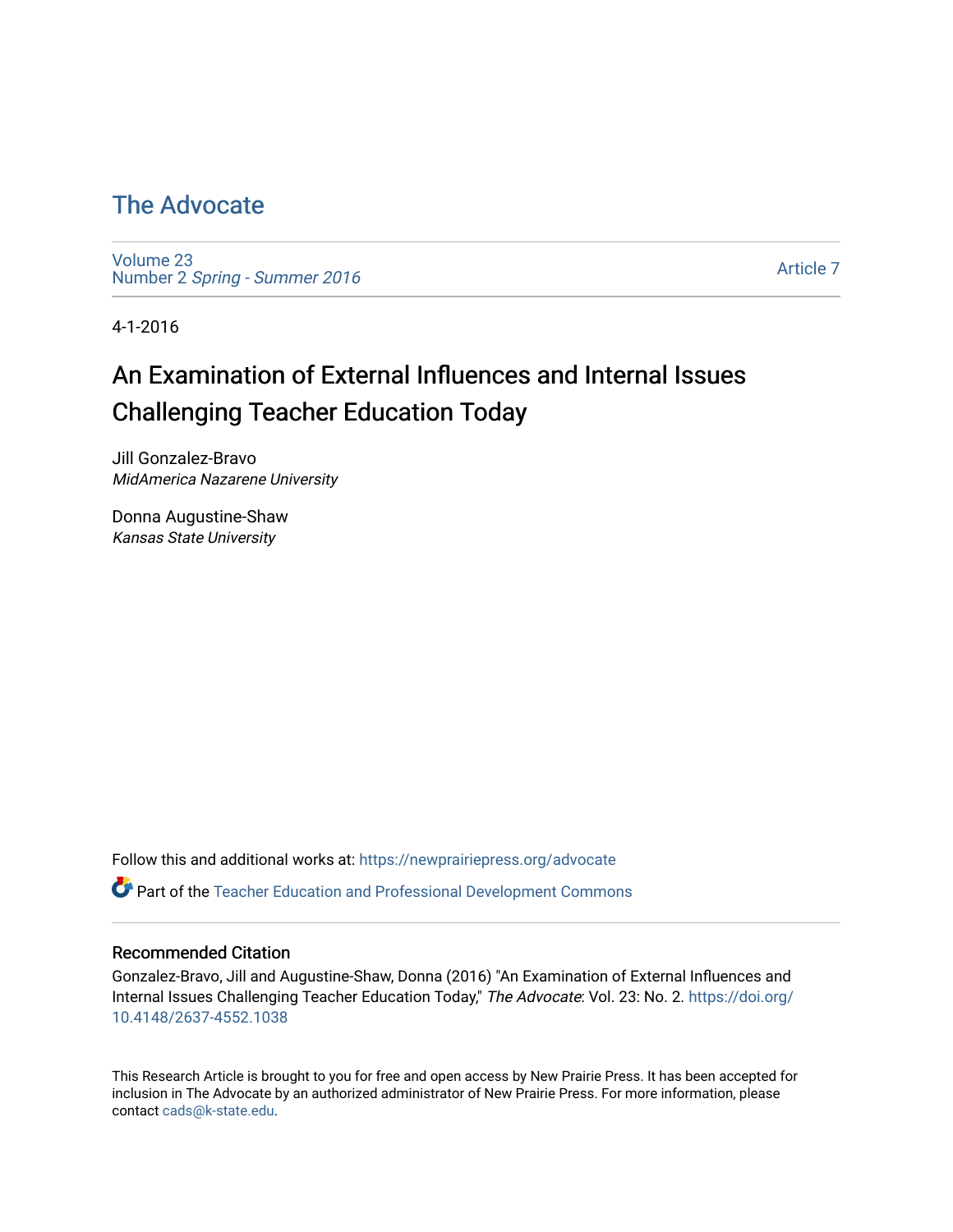# An Examination of External Influences and Internal Issues Challenging Teacher Education Today

#### **Abstract**

Today's educators are not solely content experts, but reflective practitioners competent in theory and complex learning processes. They are obligated to construct classrooms to meet the diverse needs of each child within a culture of global competition and increased levels of accountability. Prior studies amplify a necessary focus on preparing teachers capable of meeting the needs of each student from day one on the job. However, a myriad of obstacles facing teacher preparation identified throughout research provide clear direction for additional attention. The following is an investigation of external influences and internal issues that challenged the current model of teacher preparation programs. Insights may serve to inform teacher educator research and support programs in the professional development of future teachers.

Historically teacher education programs have undergone sharp criticisms in regards to their influence on teacher effectiveness (Book & Freeman, 1986; Cochran-Smith & Zeichner, 2005; Cole & Knowles, 1993; Hollingsworth, 1989; Holt-Reynolds, 1992; Reynolds, Ross, & Rakow, 2002; Weinstein, 1990; Zeichner & Tabachnick, 1981). However, many researchers recognized the central role preparation programs played in equipping effective educators with important entry-level knowledge and skills (Boyd, Grossman, Loyd, & Wyckoff, 2009; Darling-Hammond & Bransford, 2005, Fullan & Stiegelbauer, 2007; Hamilton & Pinnegar, 2001; Korthagen, 2004; RESPECT, 2012; Sprinthall, Reiman, & TheisSprinthall, 1996; Wilson, 2009). Interestingly, Cochran-Smith (2003) recognized that "teacher educators - those who teach the teachers are now the linchpins in educational reforms of all kinds" (p. 5). Despite these noted accolades, the myriad of identified obstacles noted throughout research on the effectiveness of preparation programs warrants investigation. The following article highlights discussion of the external global and national influences and internal program issues that challenge the practice of teacher educators (TE) and the preparation of teacher candidates (TC).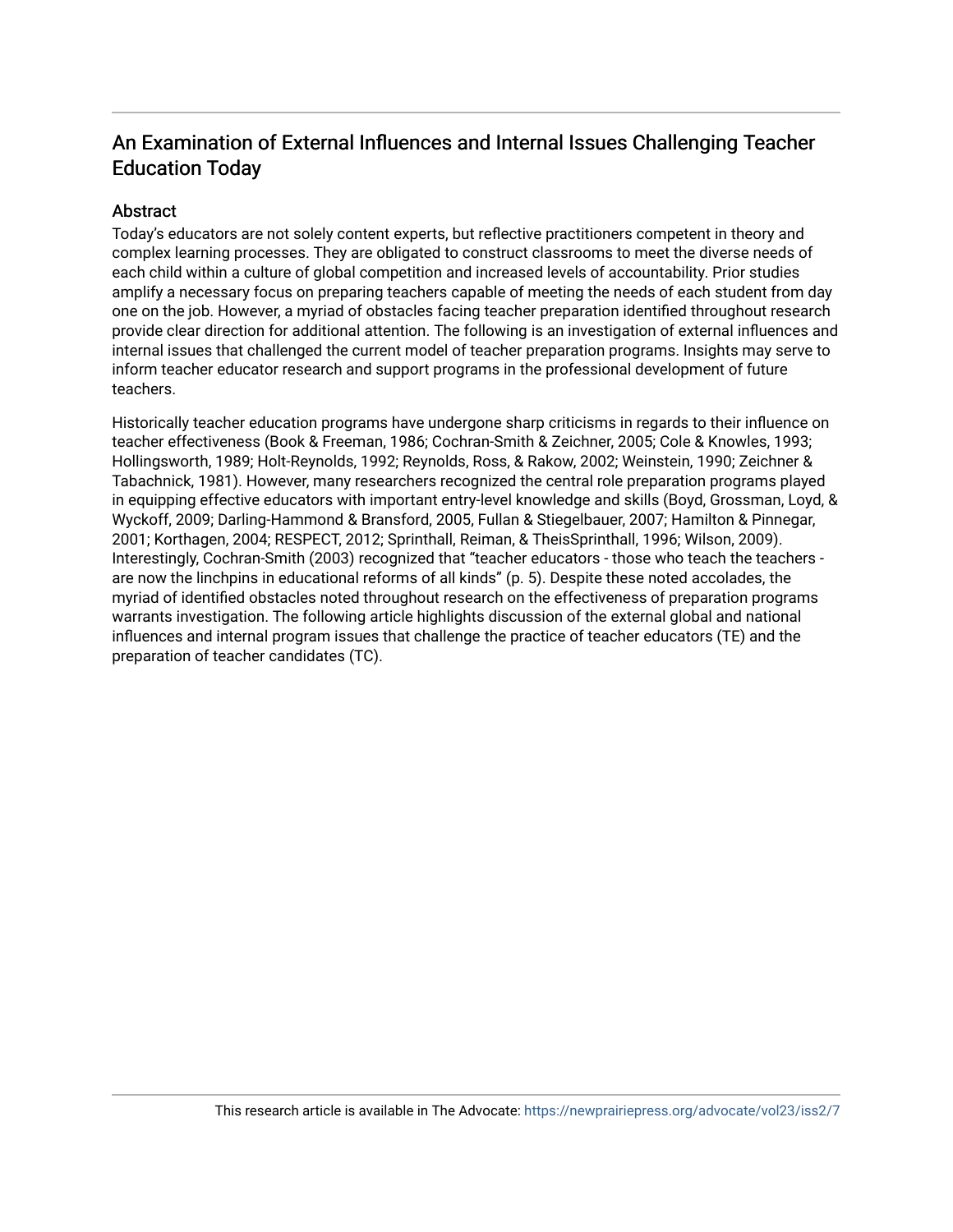# **An Examination of External Influences and Internal Issues Challenging Teacher Education Today**

**Jill Gonzalez-Bravo MidAmerica Nazarene University Donna Augustine-Shaw Kansas State University** 

#### **Abstract**

Today's educators are not solely content experts, but reflective practitioners competent in theory and complex learning processes. They are obligated to construct classrooms to meet the diverse needs of each child within a culture of global competition and increased levels of accountability. Prior studies amplify a necessary focus on preparing teachers capable of meeting the needs of each student from day one on the job. However, a myriad of obstacles facing teacher preparation identified throughout research provide clear direction for additional attention. The following is an investigation of external influences and internal issues that challenged the current model of teacher preparation programs. Insights may serve to inform teacher educator research and support programs in the professional development of future teachers.

Historically teacher education programs have undergone sharp criticisms in regards to their influence on teacher effectiveness (Book & Freeman, 1986; CochranSmith & Zeichner, 2005; Cole & Knowles, 1993; Hollingsworth, 1989; Holt-Reynolds, 1992; Reynolds, Ross, & Rakow, 2002; Weinstein, 1990; Zeichner & Tabachnick, 1981). However, many researchers recognized the central role preparation programs played in equipping effective educators with important entry-level knowledge and skills (Boyd, Grossman, Loyd, & Wyckoff, 2009; Darling-Hammond & Bransford, 2005, Fullan & Stiegelbauer, 2007; Hamilton & Pinnegar, 2001; Korthagen, 2004; RESPECT, 2012; Sprinthall, Reiman, & Theis-Sprinthall, 1996; Wilson, 2009). Interestingly, Cochran-Smith (2003) recognized that "teacher educators-those who teach the teachers-are now the linchpins in educational reforms of all kinds"  $(p. 5)$ . Despite these noted accolades, the myriad of identified obstacles noted throughout research on the effectiveness of preparation programs warrants investigation. The following article highlights discussion of the external global and national influences and internal program issues that challenge the practice of teacher educators (TE) and the preparation of teacher candidates (TC).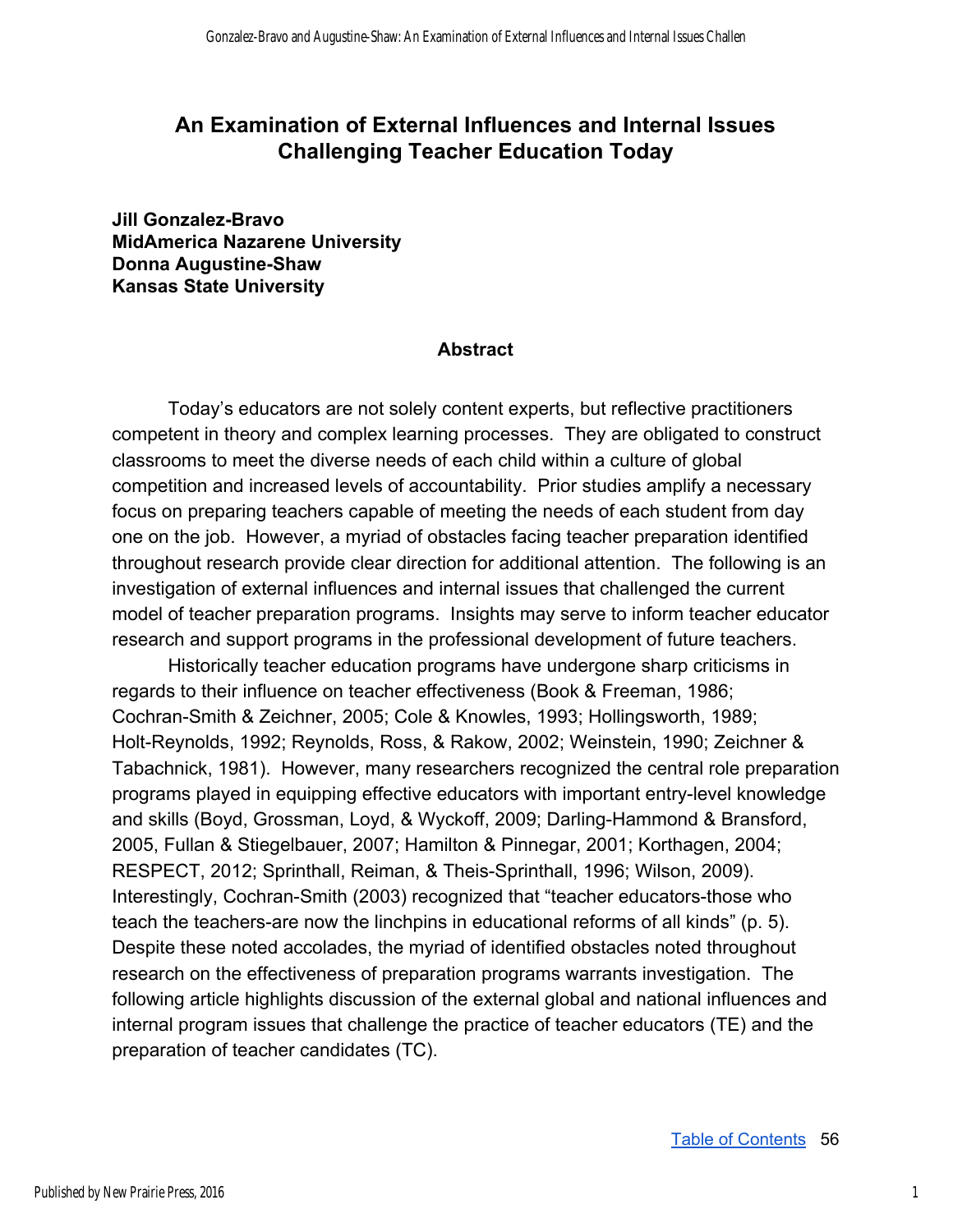# **Global Issues Impacting Teacher Education**

Innovation and technology have prompted an overall shift in norms throughout the education world. Marzano and Heflebower (2012) in Teaching and Assessing 21 $\mathrm{^{st}}$ Century Skills provided a historical glimpse of the impact of technology on America's jobs. A shift from "manufacturing and industrial jobs to service-sector occupations" altered the needed skill sets for America's future workforce (p. 4). Two categories of skills required for the 21<sup>st</sup> century were identified, cognitive and conative. Cognitive skills, first made famous in 1956 by Benjamin Bloom, are likely familiar to those in the education world-however conative skills have more recently become the focus of 21<sup>st</sup> century skill development. Conative skills support collaboration and focus on an ability to synthesize knowledge and feelings to assess appropriate responses to situations.

Technology not only altered technical, analytical, and emotional skills but resulted in the "death of distance" (Zhao, 2011, p. 422). Technology decreased borders and increased issues surrounding globalization. Zhao (2011) highlighted five challenges to teacher education that were influenced by technology-induced globalization. First, Zhao (2010) recognized that educators must equip students for competition in a job market that extends beyond national borders. President Obama (2009) discussed this increased competition in a speech given to the Hispanic Chamber of Commerce.

This has never been truer than it is today. In a 21st-century world where jobs can be shipped wherever there's an Internet connection, where a child born in Dallas is now competing with a child in New Delhi, where your best job qualification is not what you do, but what you know …education is no longer just a pathway to opportunity and success, it's a prerequisite for success. (para. 7)

As a result of globalization, Zhao (2010) postulated additional impact and relevance to teacher education. Zhao's (2010) second premise recognized that globalization shifted from what was once local and national accreditation to "increased pressure to be judged on a global stage" (p. 425). Zhao's (2010) third premise addressed the dramatic increase of migration and the resultant diversity within U.S. classrooms. He stated that in America (2010), 20% of children ages five to 17 had a foreign-born parent. Gollnick and Chinn (2006) estimated that by the year 2026, 15 million English Language Learners would enroll in public schools and would require teachers able to ensure the right of each child to continue to learn grade level content while learning English.

Zhao's (2010) fourth premise focused on an educator's ability to improve student's cultural and linguistic knowledge. The age of globalization left little room for ethnocentrism however within American schools, there remained limited emphasis on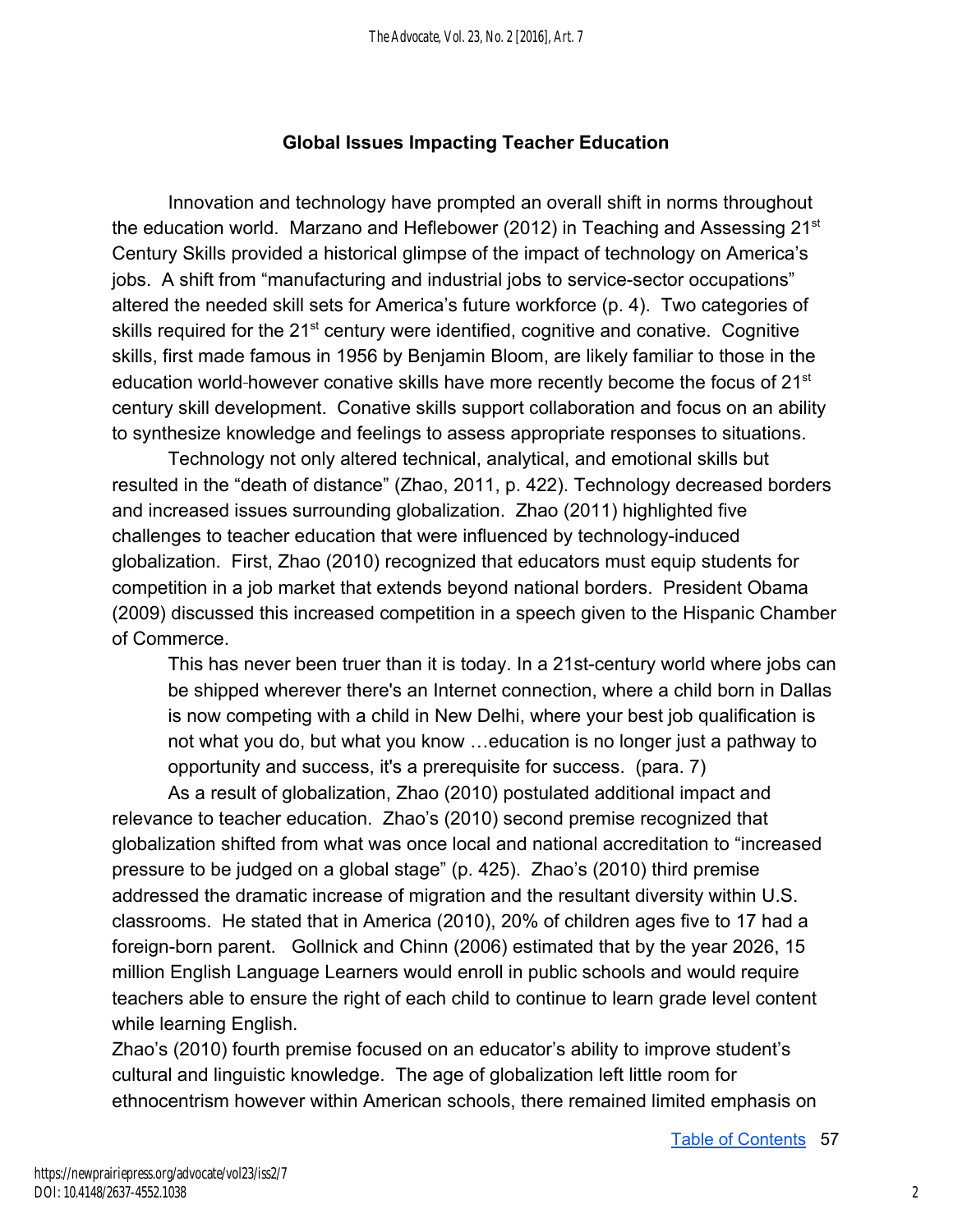multiculturalism and second language acquisition (Zhao, 2010). The majority of educators were themselves monolingual (Brookhart & Freeman, 1992). Lastly, Zhao stated that future teachers must be prepared to instill within future students their role as "global citizens" (Zhao, 2010, p. 426).

These five challenges present a dilemma to teacher education preparation, reflective of the need for teachers to shift instructional methodologies to meet 21<sup>st</sup> century skill development for every student. On the same stage, additional responsibility is placed on teacher education programs to train educators to meet the diverse learning needs of each student (Klecka, Lin, Odell, Spalding, & Wang, 2010). Such demands have resulted in a variety of national issues impacting teaching and teacher preparation.

### **National Issues Impacting Teacher Education**

America has responded to technology-induced globalization and increased competition to reform mandates (No Child Left Behind Act, 2001), national standards (Common Core Standards, 2010), and program proposals (RESPECT, 2012) that influence teacher preparation. President George W. Bush's administration (2001-2009) emphasized educational reform by drafting the No Child Left Behind Act (NCLB, 2001). This standards-based movement increased school accountability by mandating annual assessments of student academic progress and increased teacher qualification requirements. While the NCLB lost momentum due to pending Congressional re-authorization, national standards that incorporated higher-level thinking and problemsolving skills have emerged, such as the Common Core Standards (2010) and Next Generation Science Standards (2013). To ensure student success, the Obama Administration (2009-now) proposed the Recognizing Educational Success, Professional Excellence and Collaborative Teaching (RESPECT) program (2012). Several components of this program directly addressed reform within teacher education programs. Opening statements made by Secretary of Education, Arne Duncan, at the Second International Summit on the Teaching Profession (2012) supported such reforms and identified teacher education programs as doing "at best a mediocre job of preparing teachers and school leaders" (para. 37).

While those in leadership may label teacher education as "the worst problem" in educational reform efforts (Fullan & Stiegelbauer, 2007, p. 278), preparation programs were often noted as an "afterthought" in education reform and funding efforts (p. 278). With the exception of mathematics and science instruction, funding to support teacher education was recognized as "extremely limited" (Zeichner, 2005, p. 751). Funding disparities challenge the more recent teacher preparation reform efforts.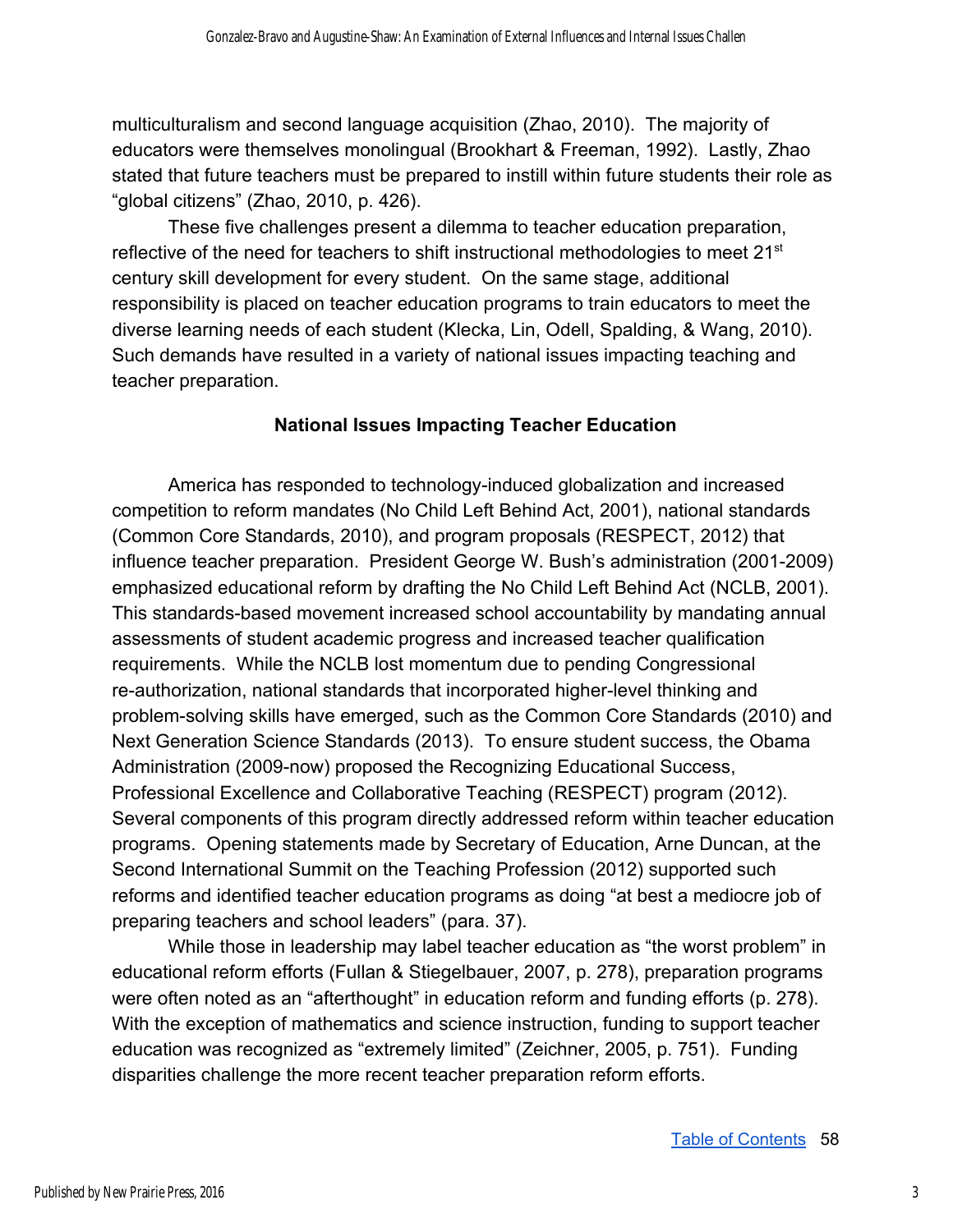Two national accrediting bodies for teacher education merged to form the Council for the Accreditation of Educator Preparation (CAEP). The CAEP (2013) standards arose from this union and have attempted to reconcile concerns. These far-reaching standards increased requirements for entrance into teacher education programs and required multiple measures to document teacher education program effectiveness. - Requirements for high quality educational outcomes as proposed by CAEP national initiatives defined and drove focus on exemplary teacher education preparation. Guiding research in the field to support the development of programs that prepare teachers to experience and promote success for every student in their initial years of practice is critical.

# **Issues within Teacher Education Research**

External issues such as globalization, limited funding and increased accountability exist, however challenges are compounded in light of issues within teacher education research. The current call for the establishment of a common language, tools, and frameworks were noted laments throughout teacher education research (Boyd, Grossman, Lankford, Loeb, & Wyckoff, 2009; Cochran-Smith & Zeichner, 2004; Korthagen, 2004; Zeichner, 2005). Convoluted and confusing preparation vernacular limits cohesiveness across programs and may contribute to recognized empirical evidence gaps (Cochran-Smith & Zeichner, 2005; Korthagen, 2004; Zeichner, 2005). Such gaps hinder the selection and development of effective teacher educator pedagogical practices.

Although we have learned some things about the impact of particular instructional approaches on teachers' knowledge and beliefs, there have been few systematic comparisons of the impact of different instructional methods and the effects of instructional methods on future teachers' practices. (Zeichner, 2005, p. 740)

Avalos (2011) concurred at the conclusion of a ten years literature review on preservice and inservice teacher professional development. Avalos recognized the complexity of "teachers learning, how to learn and transforming their knowledge into practice for the benefit of their students' growth" (p. 10). While several effective preparation strategies were identified and analyzed, Avalos ultimately acknowledged the limited understanding and evidence supporting effective instructional strategies to support sustainable teacher professional development.

Furthermore, Korthagen (2004) recognized a glaring gap of foundational knowledge guiding the development of teacher preparation practices. The pedagogy of effective instruction for children was built upon theoretical understandings gained from psychology and while there had been several developments within the scientific field,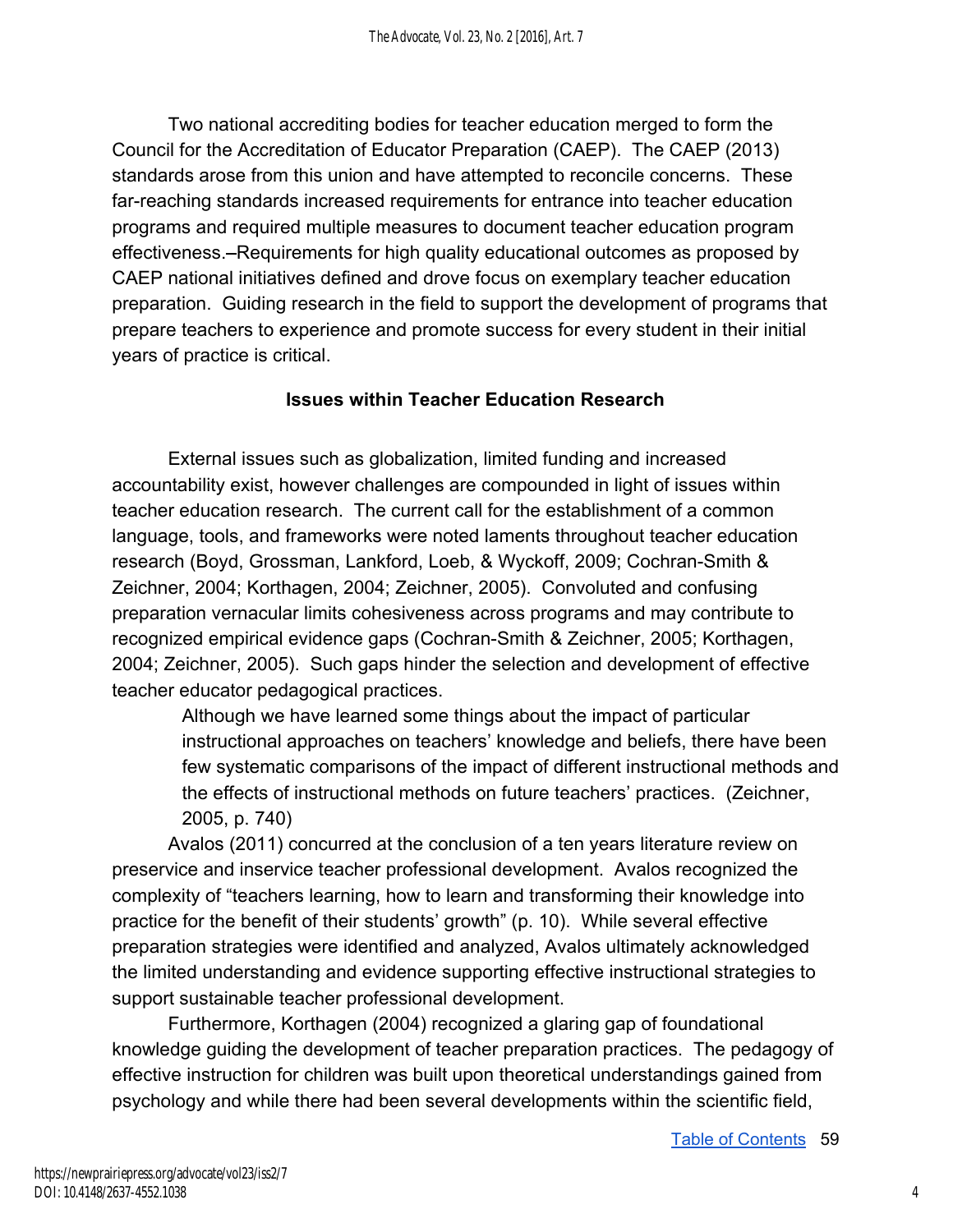the developments have failed to transfer to or influence teacher education research and preparation (Korthagen, 2004). The need for informed teacher practitioners to guide research and assist in identifying best practices in pedagogy is essential but faces distinct challenges.

Compounding these tasks, Murray and Male (2005) found that teacher educators often maintained a strong commitment to their role as former classroom teachers and failed to transition to the research expectations of academia. Murray and Male reported that teacher educators who staked professional credibility on previous classroom experience and maintained a strong "ex-school teacher" identity, often held "ambivalent or negative" attitudes towards research (p. 127). This "deficit model" approach towards teacher education inhibited professional growth and reinforced a commonly held view of teacher educators as "semi-academics" by others in academia (p. 127). Murray and Male (2005) recommended the development of induction programs to assist teacher educators in developing an effective blend of educator pedagogy with research practices important to their work in preparing new teachers. Teacher educators moving into higher education with an interest in research and development of models to showcase effective strategies for teacher preparation deemed necessary supports to ensure successful transitions.

A 'deficit model' approach to research and limited theoretical or foundational research and a general lack of language cohesion promulgates the issues in effective program design for teacher preparation. Despite disparities, Korthagen, Loughran, and Russell (2006) argued that, "In this new century, teacher education is beginning to be recognized and valued as an object of academic research" (p. 1020). Recognizing the intricate relationship between teacher education research and designing highly effective models to prepare teachers for instructional methods critical to students in the  $21<sup>st</sup>$ century can begin to bridge the gap between theory and practice in today's classrooms.

# **Conclusion**

Though teacher education programs have undergone criticism, researchers recognized the essential role programs play in equipping effective educators with the necessary knowledge and skills to embrace the requirements and rewards of today's classrooms. Identified in this article were external influences and internal issues that challenge teacher preparation and deter from meaningful education reform and the development of effective pedagogy. Identified limitations weaken teacher educator practice and the ability to prepare teacher candidates to meet the demands of 21<sup>st</sup> century teaching. The literature provided an increase in awareness and defined need to support innovative practices, further research, and preparation of effective teacher candidates for each classroom. In addition, helping teacher practitioners transition into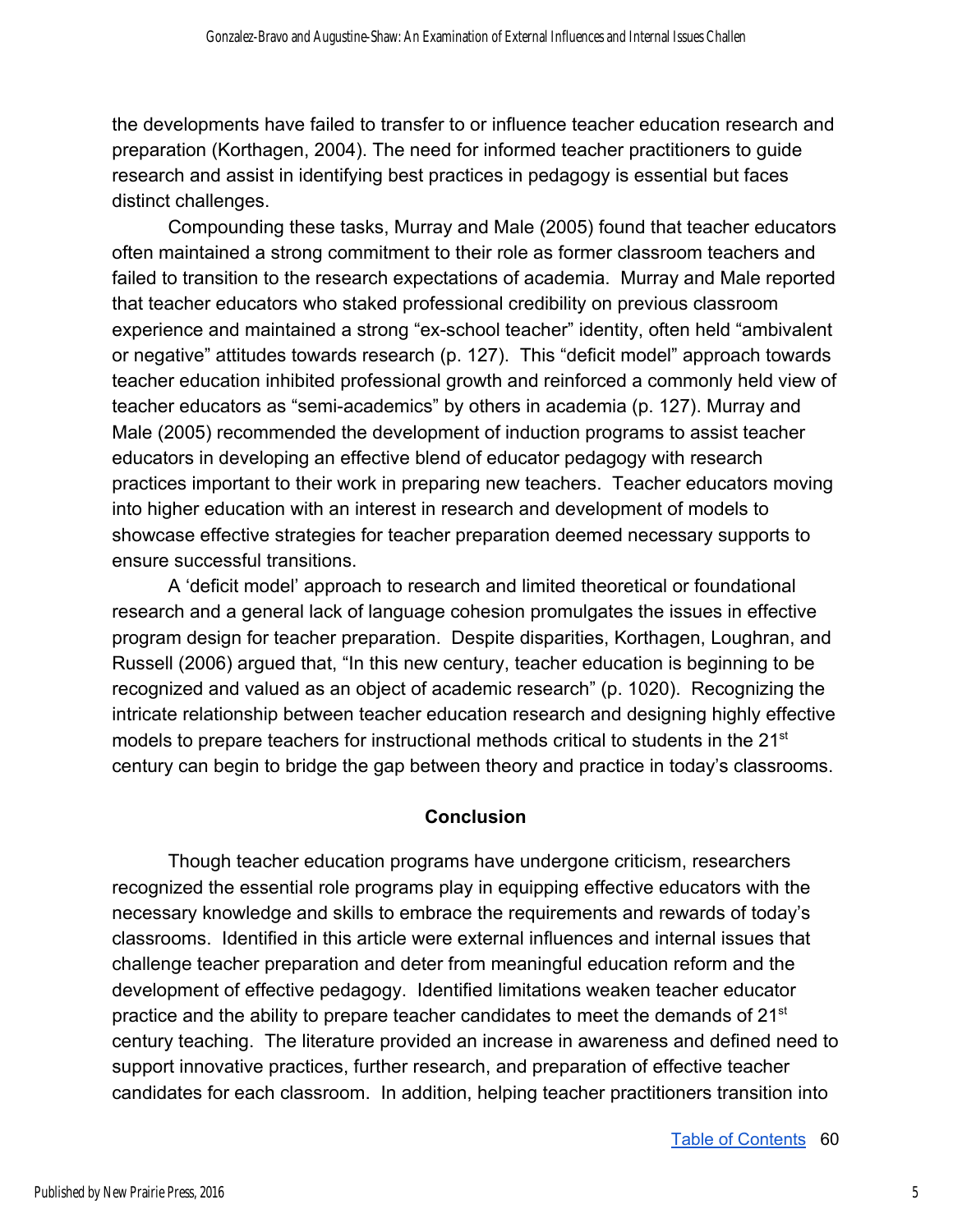the role of researchers in a quest to define practical and trusted methods in educator practice will add to untangling the complex nature of teacher education preparation. Clear discussion of issues confronting candidates in the field and a deeper understanding of global and national issues remain important to today's classrooms. These advancements in teacher preparation programs will empower progress and address foundational components in preparing a new cadre of teachers equipped to embrace the innovations of teaching in the 21<sup>st</sup> century.

## **References**

- Avalos, B. (2011). Teacher professional development in teaching and teacher education over ten years. Teaching and Teacher Education, 27, 10-20.
- Book, C. L., & Freeman, D. J. (1986). Differences in entry characteristics of elementary and secondary teacher candidates. *Journal of Teacher Education,*  37(2), 47-51.
- Boyd, D., Grossman, P.L., Lankford, H., Loeb, S., & Wyckoff, J. (2009). Teacher preparation and student achievement. *Educational Evaluation and Policy Analysis, 31, 416-440.*

Council for the Accreditation of Educator Preparation. (2013, August 29). CAEP

Council for the Accreditation of Educator Preparation. Retrieved October 5, 2013,

from<http://www.caepsite.org/standards.html>

Cochran-Smith, M. (2003). Learning and unlearning: the education of teacher educators. *Teaching and teacher education, 19*, 528.

Cochran-Smith, M., & Zeichner, K. M. (2005). *Studying teacher education:* The *report of* 

 *the AERA Panel on Research and Teacher Education*. Mahwah, N.J.: Lawrence Erlbaum Associates.

Cole, A. L., & Knowles, J. G. (1993). Teacher development partnership research: A focus on methods and issues. *American Educational Research Journal, 30*, 473495. Common Core State Standards Initiative | Home. (2010, January 1).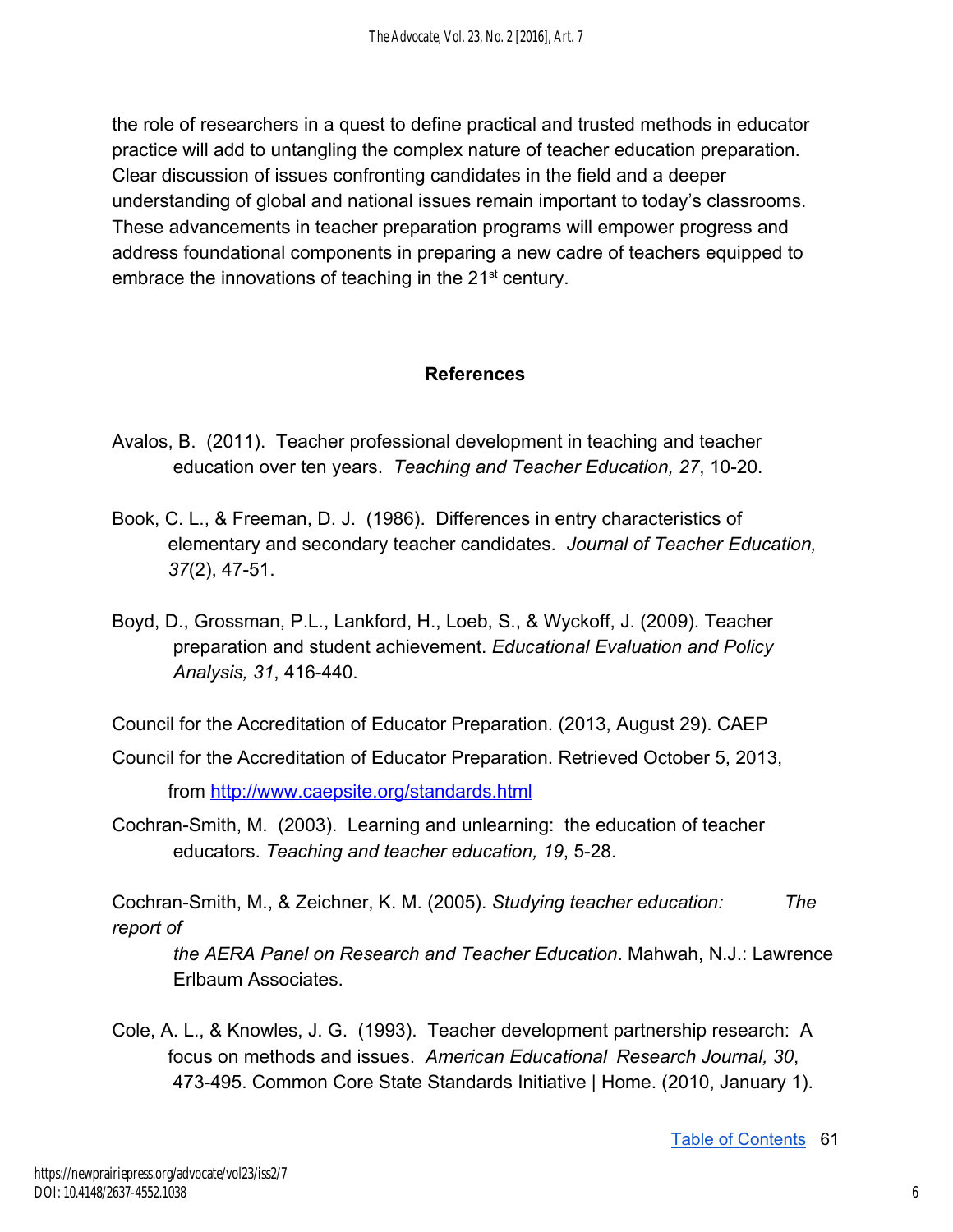- Common Core State Standards Initiative | Home. Retrieved October 8, 2013, from DarlingHammond, L., & Bransford, J. (2005). *Preparing teachers for a changing world what teachers should learn and be able to do*. San Francisco, CA: Jossey-Bass.
- Duncan, A. (2012, February 15). Teachers Get R-E-S-P-E-C-T. Remarks of Secretary Arne Duncan at a Teacher Town Hall. Retrieved from www.ed.gov.er.lib.k-state.edu/news/speeches/teachers-get-r-e-s-p-e-c-t
- Fullan, M., & Stiegelbauer, S. M. (2007). *The new meaning of educational change* (4<sup>th</sup>) ed.). New York, NY: Teachers College Press.
- Gollnick, D. M., & Chinn, P. C. (2006). *Multicultural education in a pluralistic society (7th ed.)*. Upper Saddle River, N.J.: Pearson/Merrill/Prentice Hall.
- Hamilton, M. L., Pinnegar, S. (2001). On the threshold of a new century. *Journal of Teacher Education, 51*(3), 234.
- Hollingsworth, S. (1989). Prior beliefs and cognitive change in learning to teach. American Educational Research Journal, 26, 160-169.
- Klecka, C., Lin, E., Odell, S., Spalding, E., Wang, J. (2010). Understanding teacher education reform. Journal of Teacher Education, 6(21), 395-402
- Korthagen, F. (2004). In search of the essence of a good teacher: Towards a more holistic approach in teacher education. *Teaching & Teacher Education: An*  International Journal of Research and Studies, 20(1), 77-97.
- Korthagen, F., Loughran, J., Russell, T. (2006). Developing fundamental principles for teacher education programs and practices. *Teaching and Teacher Education.*  22, 1020-1041.
- Marzano, R. J., & Heflebower, T. (2012). *Teaching & assessing 21st century skills*. Bloomington, IN: Marzano Research Laboratory.
- Murray, J. & Male, T. (2005). Becoming a teacher educator: evidence from the field. *Teaching and Teacher Education, 21*, 125142.